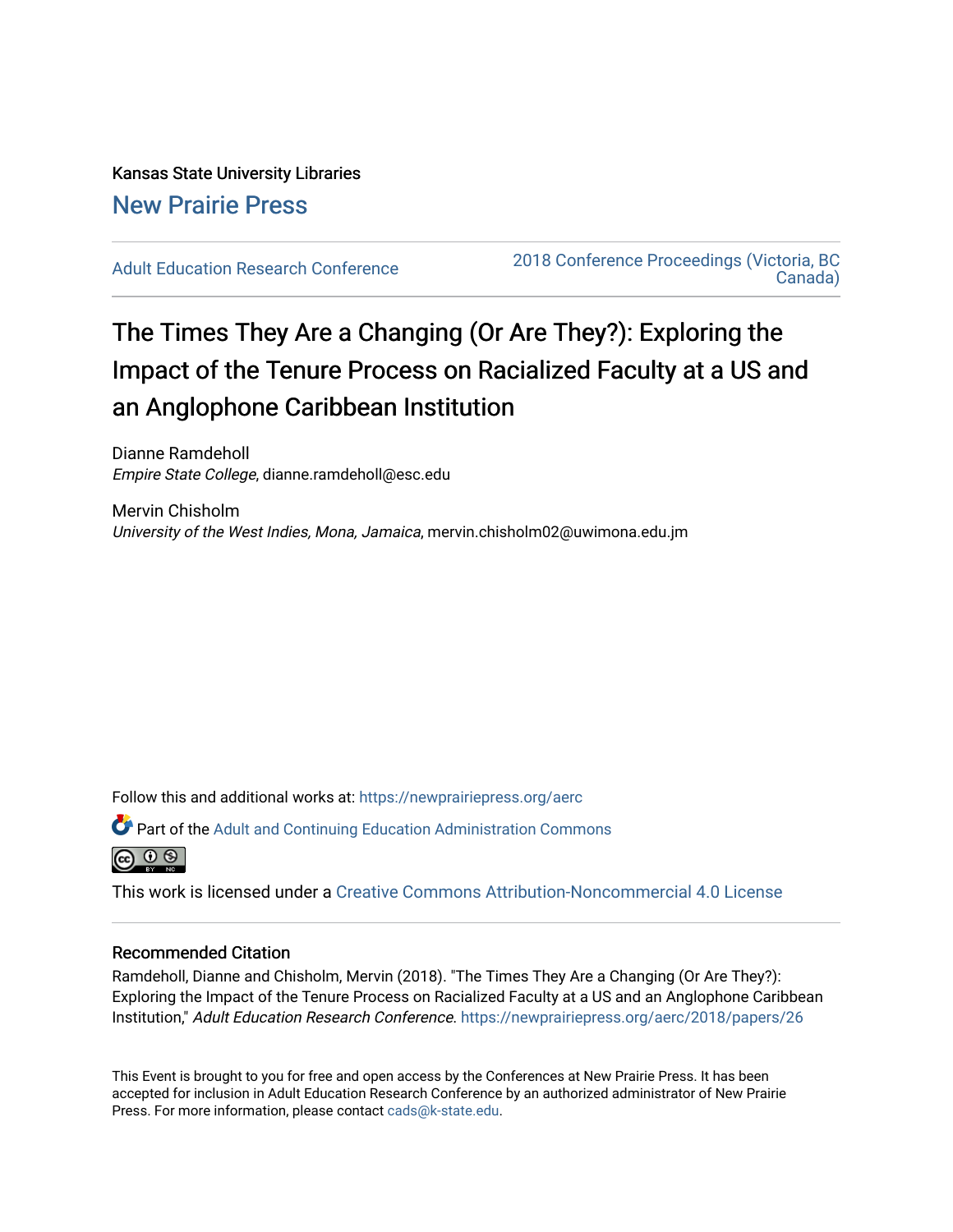# **The Times They Are a Changing (Or Are They?): Exploring the Impact of the Tenure Process on Racialized Faculty at a US and an Anglophone Caribbean Institution**

Dianne Ramdeholl Ed. D SUNY Empire State College, New York City

Mervin E. Chisholm, Ed. D The University of the West Indies, Mona, Kingston, Jamaica

**Abstract:** This paper unpacks the negative impact of student evaluations for faculty of color in a Caribbean and North American context.

**Keywords:** student evaluations, faculty of color

# **Introduction**

The two studies (one conducted at an institution in the Anglophone Caribbean and the other at a State University in the United States) examine the impact of student evaluations in the tenure process and career for faculty of color and the ways that faculty perceive this aspect of their tenure process. The studies also unpack barriers for faculty of color and the ways in which structural racism and the manifestations of those histories/legacies get played in this context. The studies also explore how racial and other tensions manifest in this process in the US context and also the Anglophone Caribbean context.

It is generally agreed that Student Evaluation of Teaching (SET) is one of the primary methods used in institutions of higher education to gather information relating to the experiences of students with a course and to evaluate the teaching of the course instructor (Borkan, 2017; Chan Yin Fah, 2011; Spooren, Brockx & Mortelmans, 2013; Wolbring & Treischl, 2015). This information is used in various ways, for instance, for teaching improvement, personnel decisions, including tenure and promotion, for teaching awards especially when incorporated into a teaching portfolio and as evidence for institutional accountability (Seldin, Miller & Seldin, 2010; Spooren, Brock & Mortelmans, 2013).

Faculty have responded both positively and negatively to SET. It must be noted that these evaluations can be oftentimes experienced as validating and unsettling by faculty. Fink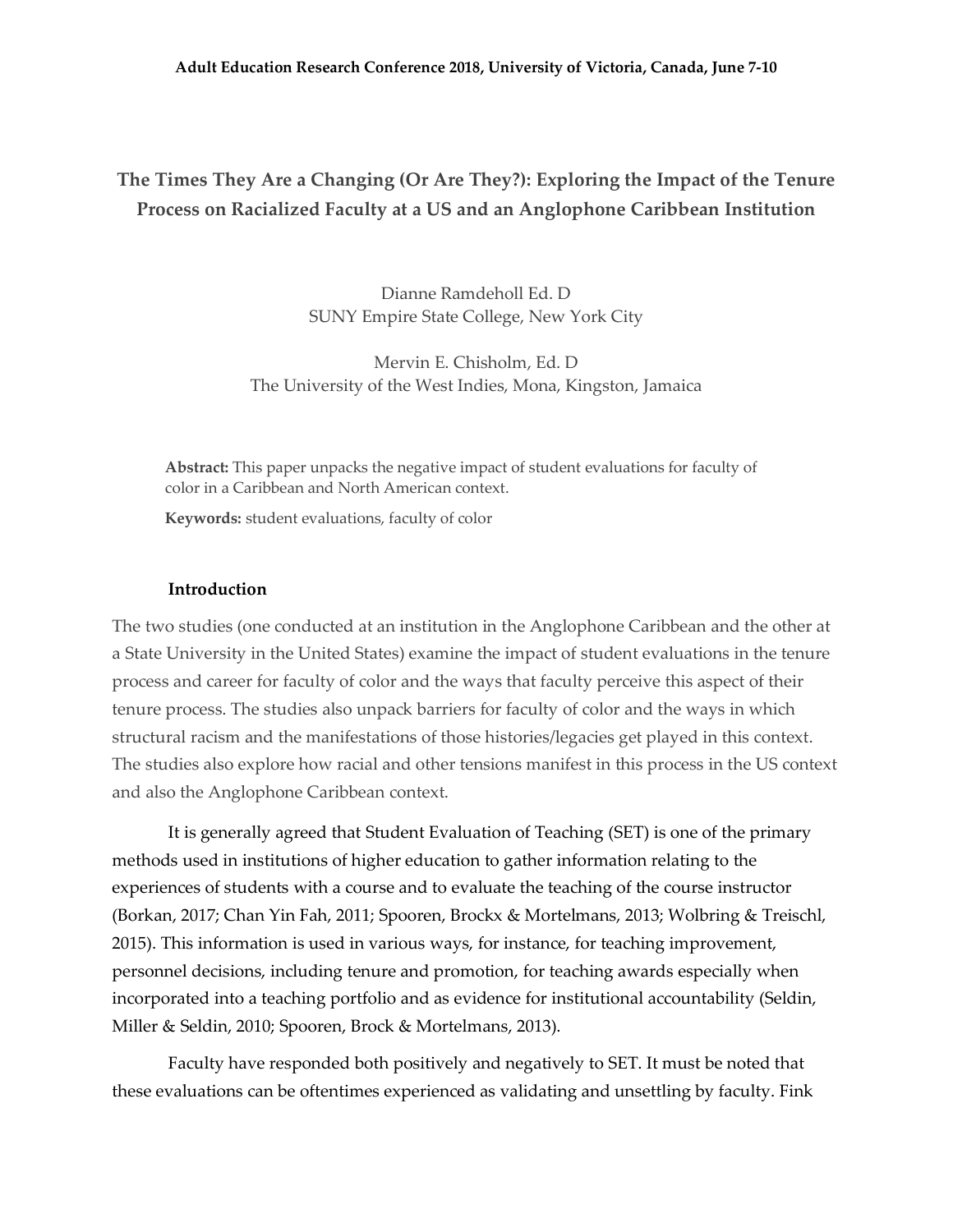(2008) has stated that the widespread use of SET in institutions of higher education is fraught with difficulties since it is not driving instructional improvement, but instead creating widespread cynicism about teaching evaluations. The quality and legitimacy of SET scores are often called into question (Beran & Rokosh, 2009; Chisholm, Hayes, LaBrecque & Smith, 2011). This study investigated the use of SET in a large Caribbean research university and particularly, faculty perspectives on the use of SET. It was noted that SET at this Caribbean university is definitely problematic. Responses of some faculty to the process range between acceptance and contestation. There is a fair bit of skepticism, distrust and at times hostility to the process especially when summative decisions are to be made because of the distrust of the process.

## **Purpose of Study**

The purpose of the Caribbean qualitative research study was to investigate the perspectives of the faculty in an Anglophone Caribbean university on SET and the tenure process. The study provided a unique perspective since it was conducted in the Caribbean and there was no known research of this nature in the Anglophone Caribbean. The main research question for this study was: How do lecturers/faculty understand and respond to the policy, processes and practices associated with SET? The second study in a North American context builds upon an auto-ethnography where one adult education faculty member of color critically reflects on her own tenure process, exploring implications for other scholars of color. Building on that study, the faculty member interviewed three other faculty of color in US institutions who have recently been reviewed for tenure. By focusing on the role student evaluations have played, the authors hope to contribute to a larger dialogue centered around race and racism in academia.

The questions guiding this study were:

- How do faculty understand and respond to the policy, processes and practices associated with student evaluations of teaching (SET)?
- To what extent do student evaluation results impact faculty teaching?
- What role do student evaluations play in the tenure process?
- How do lecturers/faculty of color experience the tenure process?

# **Literature Review**

Generally, the literature on SET indicates unresolved issues in relation to both theoretical and psychometric issues (Gravestock & Gregor-Greenleaf, 2008). Borkan (2017) found that the severity of students rating differed in marked ways, nevertheless consistency was maintained in their ratings. Concerns about the whether the scores obtained from student evaluations are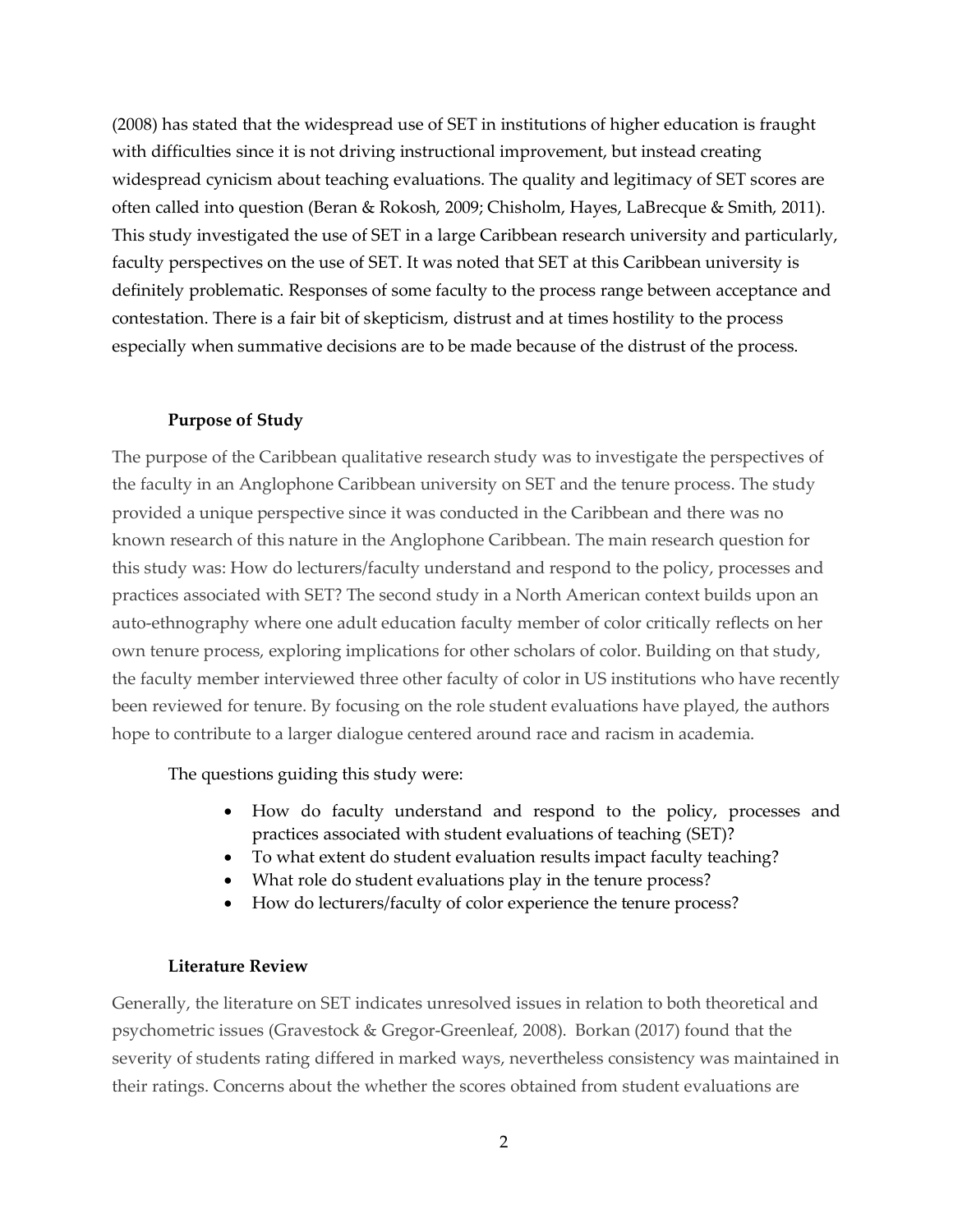valid and really measure teaching effectiveness continue to abound. In addition, concerns about the potential bias undercuts the validity and reliability of the measure (Gursoy & Umbreit 2005). Generally, there are studies claiming that SET provides valid data. However, other studies caution against this viewpoint and are reporting bias in the data and hence, expressing concerns about the validity of the data (e.g. Centra, 1993; Marsh & Roche, 2000). Penny (2003) suggested that the results should not be used singly for major decision making purposes such as promotion and tenure or even retention of faculty.

For the purposes of this paper, the study in the US context focused on the literature around student evaluations, highlighting ways they're used as a sword to penalize faculty of color and the ways whiteness continues to be deeply worshipped in the academy (Lazos, 2012). In 2013, 84% of full time professors were White with 58% being male and 26% female, 4% are Black, 3% Hispanic, and 9% Asian or Pacific Islander. (NCES, 2015). According to Smith (2016), the academy remains starkly White at 81% and male at 66%. Regarding leadership, universities continue to have all White leadership teams at 73%. So when faculty of color find themselves in the academy, it's often in an environment that is filled with microaggressions, unspoken hostility, and a landscape where the odds are stacked against them Johnson- Bailey (2012). Frankenberg (1997) describes Whiteness as multidimensional: "It is a location of structural advantage, of race privilege; a set of cultural practices that are usually unmarked and unnamed. "Thus, to name Whiteness is to refer to a set of relations that are historically, socially, politically, and culturally produced and intrinsically linked to dynamic relations of White racial domination (Frankenberg, 1997; Roediger, 2007). This is important in this study because higher education institutions in North America are essentially white spaces with faculty and students of color continuing to be interlopers. Bonilla-Silva (2015) explains, White-oriented institutions reproduce whiteness in a vast array of ways; curriculum, readings, culture, traditions, etc. It is not questioned but is the order of the day; the "correct" way of doing things. Also, it is important to actually consider what student evaluations exactly measure. There has been much critique over over-reliance of standardized assessments both of students and of faculty. Faculty of color are rated less highly than white faculty (Lazos, 2013) and courses that are focused on race are rated more negatively (Lazos, 2013; Ahmed, 2012). In addition, there is a wide belief that faculty of color are less qualified (or can only teach courses about race). Interestingly, though not surprisingly, when faculty of color mention race their student evaluations are negatively impacted (Lazos, 2012).

Tagamori and Bishop (1995) have determined that the questions on evaluations are too ambiguous so one can't determine exactly what is being asked. Also, 76% of them contained subjective terms and over 90% of them didn't correlate with classroom teaching behavior. These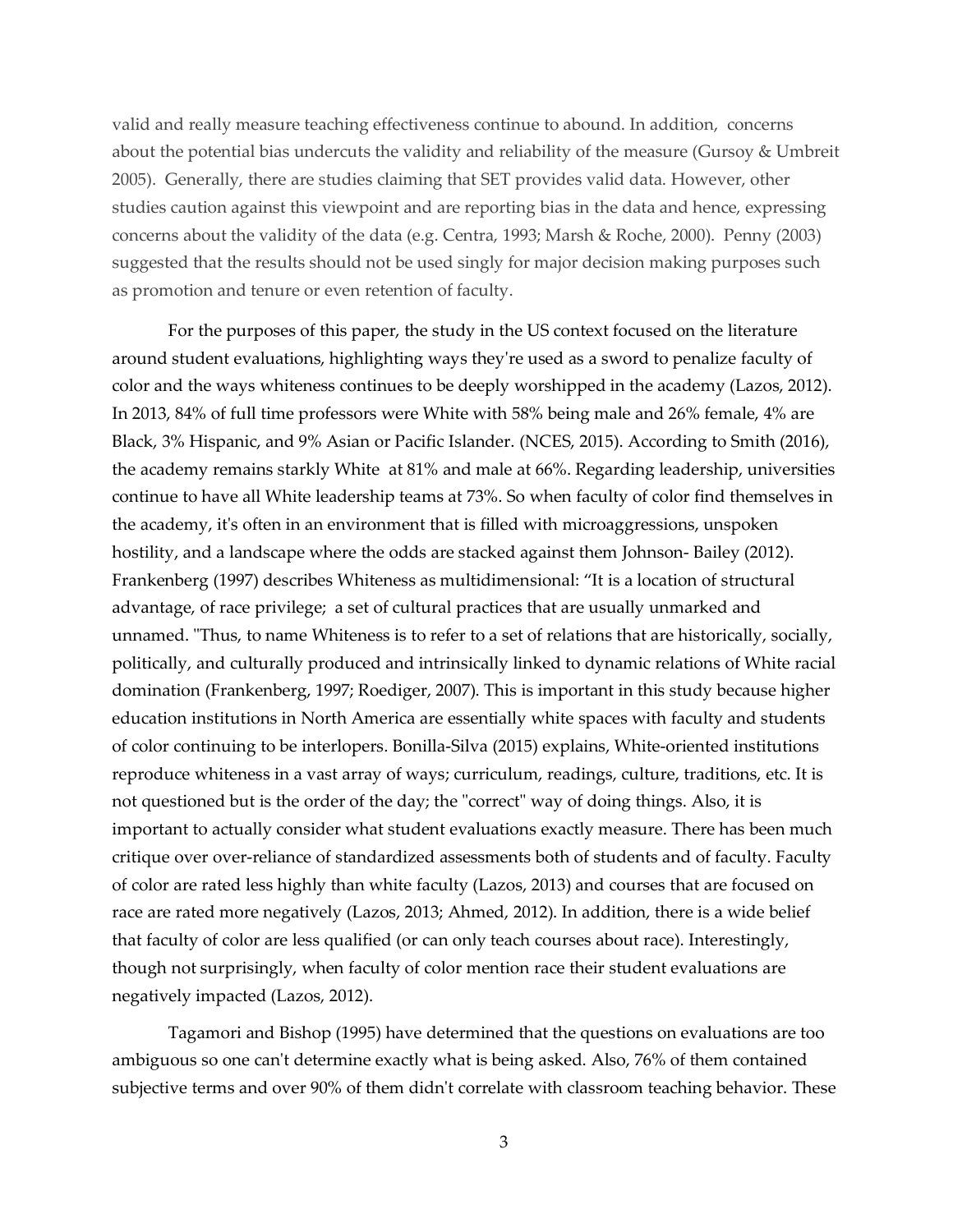evaluations, in other words, measure students' subjective reactions at a particular moment they're being polled (Feldman, 1989). Yet, these subjective measures can be/are used to make or break people's careers as they are used in the tenure process to determine teaching effectiveness. This is especially true at teaching institutions.In addition, unconscious bias, stereotypes, and assumptions impact the ways women and minority faculty are perceived. Hamermesh and Parker (2003) found that measures of perceived beauty matters in student evaluations of minority women professors. This study also found that faculty with accents were generally penalized. In addition, something that can be termed charisma or likeability also impacts student ratings. That is, what students believe they are learning from a professor but not what they actually learn (Williams and Ceci, 1997). In various studies, being described as an extrovert (McCroskey, Valenic & Richmond, 2004) has shown to positively impact student evaluations. This has led to a concern that student perceptions of teaching effectiveness is basically a personality contest (McCroskey, 2004).

For women faculty of color who labor in roles that are perceived as male, they must counter stereotypical assumptions that they are not competent, authoritative, or charismatic leaders (Valian, 1998). However, the double edged sword is that when women attempt to make up for these perceptions, they can be viewed as more incompetent or insecure (Lazos, 2013). Women have to navigate within narrow boundaries set by cultural stenotopic expectations. In workplace settings they must be sufficiently assertive but not too much so or their evaluations will suffer (Lazos, 2013). Research shows that minorities and women are presumed incompetent from the minute they the space/place (Lazos, 2012). Students also tend to challenge their female and minority instructors more. According to (Statham, 1991) students have less fear of and respect for women of color faculty. According to a study by Harlow (2003), minority faculty face racial performance burdens in the classroom that white professors do not encounter. Because minority professors fear their competence will be undermined, 69% of black women and 44% of black men choose an authoritative demeanor, which in turn, may turn off students who reward likeable professors. In addition, the study found that white students are not able to accurately perceive the emotions behind the facial expressions of minorities, so misunderstandings about intentions, emotional warmth, etc. are very likely to occur. Troublingly, white students perceive faculty with African American features as less attractive, which in turn negatively impacts student evaluations.

### **Conceptual and Theoretical Perspectives**

Much has been written about the ways in which different standards exist for racialized and nonracialized faculty and also the ways in which racialized faculty have had their credibility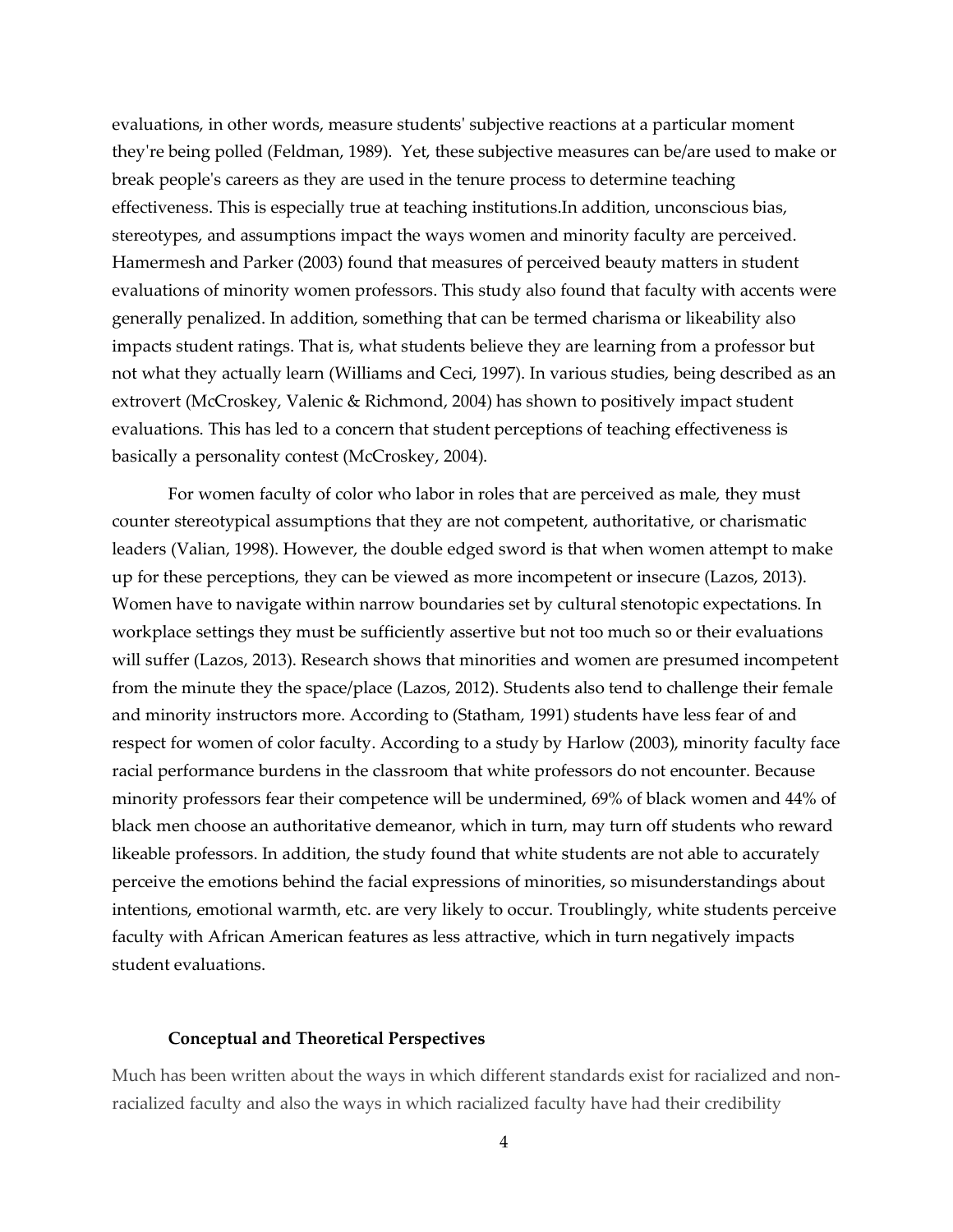questioned (Johnson-Bailey & Alfred, 2006; Sheared, 2001). Critical Race Theory (CRT) acknowledges racism as being a toxic condition in the social fabric of our society, challenging concepts such as color blindness and neutrality (Solorzano & Yosso, 2002). Bell (1992) points out that racial inequalities are only addressed to the extent that white interests are also served. CRT acknowledges that the insidious nature of racism can only be addressed when people of color share their experiences through counter-narratives (Peterson, 2008). CRT is critical in this study because issues of racism emerged repeatedly in these studies in academia. This study also drew on Schein's (1992) theory of organizational culture as well as the work of Kuh and Whitts's (1988) in applying cultural theory to higher education landscapes. For Schein, culture was understood in terms of a conceptual hierarchy manifesting itself in discernible layers. These layers were namely, artifacts, values and beliefs, and basic assumptions.

#### **Research Design**

For the study in the Anglophone Caribbean, an exploratory inquiry into the perceptions of university faculty members about SET and the tenure process was done. A qualitative methodology was chosen since most studies investigating SET were quantitative. The qualitative approach allowed for new ideas to be heard and enabled broader interpretations of individual perceptions. In-depth interviews were conducted with ten faculty members across the various faculties. The interview process commenced and continued as was necessary until considerable redundancy was found in the responses of the participants. The interviews were recorded and transcribed. For the study in the US context, semi structured interviews were used with each interview being recorded and transcribed. In addition, a daily journal was kept documenting reflections on policies regarding the tenure process and informal conversations amongst faculty about these policies. Reading the literature around student evaluations and the tenure process regarding faculty of color also supported a clarity and understanding of the ways in which faculty of color were at a tremendous disadvantage in this landscape.

#### **Findings and Conclusions**

For those outside (and inside) of academia, tenure and promotion are mysterious processes, arbitrary (though disguised as objective) and deeply politicized. Though the literature has warned against the very limited nature of student evaluations, this is the way teaching effectiveness is mainly assessed in many institutions. The literature discusses ways student evaluations are potentially retaliatory and offer an inaccurate snapshot of one's practice. It was clear faculty of color tended to receive lower scores than non-racialized faculty for a variety of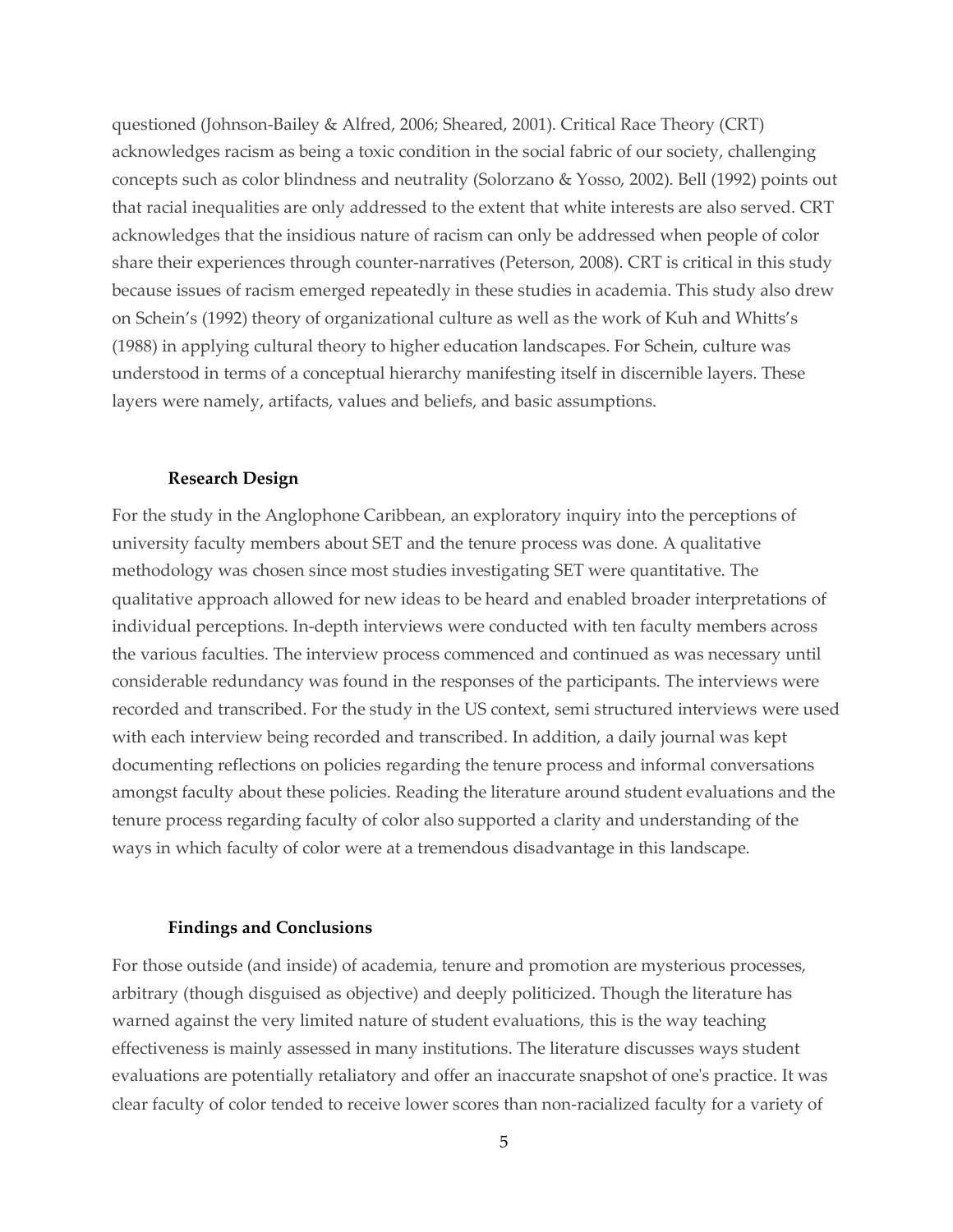complex reasons. (Lazos, 2012). Regarding the study form the Anglophone Caribbean University, the findings indicated that SET and the tenure process were indeed a part of the cultural norm of the university but they were essentially problematic since they had spawned sub cultures that needed to be continually engaged. The values of the faculty and the values of the institution often collided. The use of the SET in summative ways was often punitive and tenure decisions seemed arbitrary and lacked objectivity. The institution's claim of being committed to teaching was questioned even though this was a stated value of the institution. The congruence of the institutional value and that of the individual values that is, of faculty committed to teaching was oftentimes at odds. Faculty was suspicious at times of the system and could not readily see how many of the institutional practices were advantageous to them.

In a North American context, Sensoy and Ozlem (2017) point out the ways in which the qualifications for candidates of color are over-scrutinized. Simultaneously, what is on their CV isn't counted (mentoring students of color, supporting student activist organizations etc.).

The findings indicated that SET and the tenure process were multifaceted. In response to the questions on the views of the lecturers, there were those who benefited from the SET. There were those participants who readily affirmed the benefits. Others pointed out what they considered gaping holes or flaws with the instrument and hence, declared it to be unreliable and lacking validity. There was even the suggestion that the SET provided very little information that was helpful or that would assist a university teacher in meaningful ways to really take stock of one's pedagogy and engage in corrective action, if ones pedagogy was problematic and mired in acts that were anti-productive.

Other respondents indicated that the SET was characterised with problems and there were mounting levels of dissatisfaction and suspiciousness associated with its use as a summative instrument used to make high stakes decisions such as tenure and promotion, albeit with other assessment instruments and strategies for research and service. Anna, a lecturer stated: *"There was very little from the SET that could help a lecturer to know how she was really doing. The comments from the students do not indicate what was problematic about a course or the teacher. They*  just state that the teaching was poor or something of the sort. Another finding suggested that the lecturers understood the process but their experiences were fraught with difficulties. Marva indicated that the *"lecturers understood that SET had to be carried out but the instrument might be at fault and students oftentimes made inaccurate statements on the questionnaires especially if they received low grades in a particular course. It was always the lecturers fault."* The values of the faculty and the values of the institution often collided. The use of the SET in summative ways was interpreted as punitive and even though SET was used in tenure decisions, poor SET scores would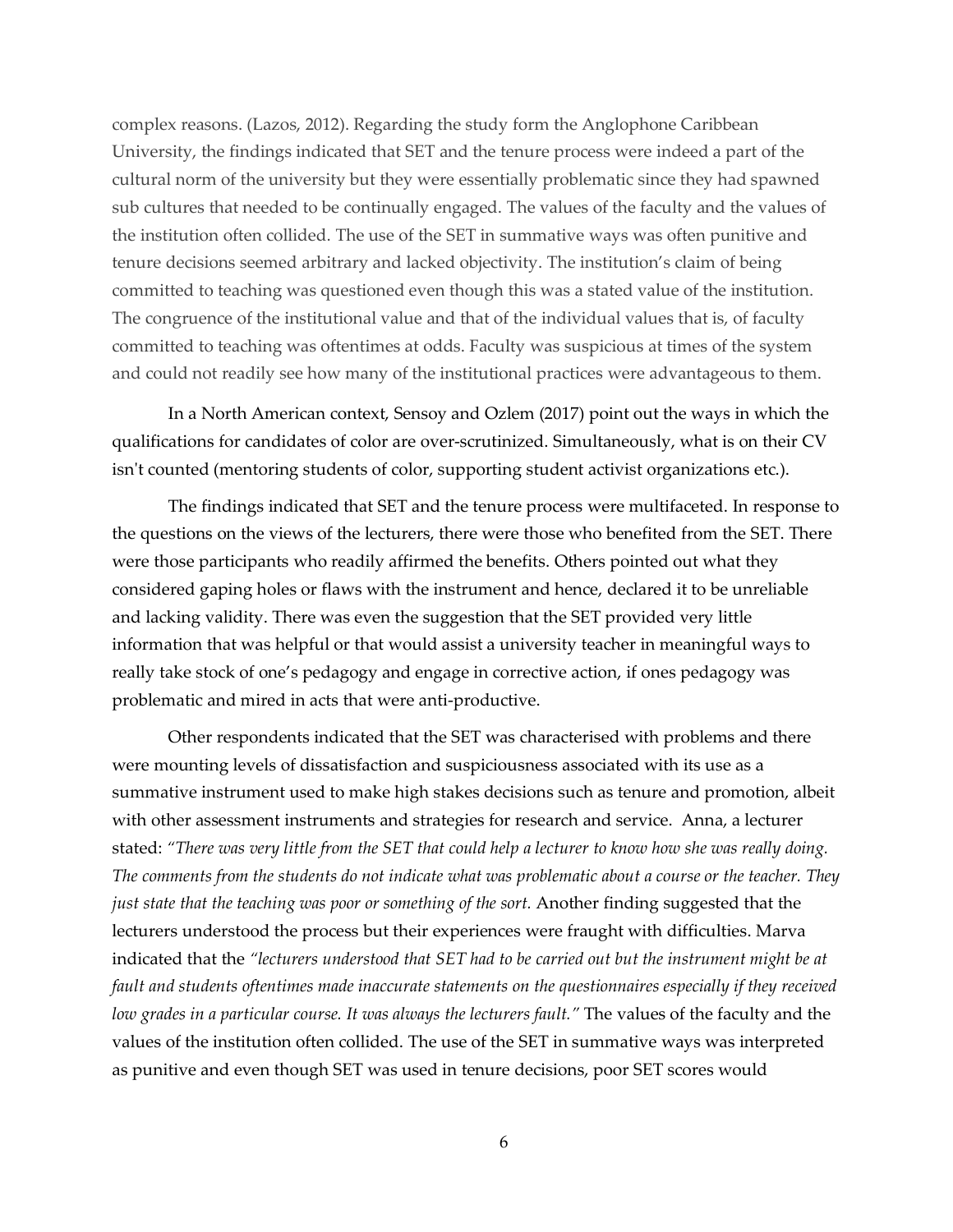definitely result in disqualification from tenure. It was felt that there was the need for systemic change to ensure reliability and validity in terms of the process.

#### **Implications for Adult Education Theory and Practice**

Institutional culture and sub cultures impact the life of almost everything in institutions. Educators in higher education and adult educators need to be aware of this and ensure that they are cognizant of the institutional culture and sub cultures and how they inform decision making. Further, there is need for vigilance to ensure that they do not adversely affect professional life. It is essential not to use teaching evaluations as a weapon and instead take into account multiple sources (testimonials from students, research with students, peer and selfevaluations, etc.). There are numerous institutionalized barriers that work against faculty of color within the academy. Untenured faculty of color are the most vulnerable in this landscape. Academia needs to systemically make changes to take into account the factors that systemically impact both women and minority professors regarding student evaluations. This is a systemic problem not an individual one. Institutions need to think about teaching and the evaluative process more creatively. Essentially, this might mean doing evaluations, however it doesn't mean doing it less often but more deeply and this would entail getting students to think not react. Teaching should be thought of as an ongoing process not an end product (Merritt, 2008). Only if academia adopts the responsibility to support women and minority faculty more will a profoundly unfair playing field begin to be minimally leveled.

Despite decades of studies on student evaluations, it continues to remain a controversial topic in terms of whether there are systemic biases that negatively impact minority professors. There clearly needs to be more research done though one only needs to ask a minority faculty and their answer will more than likely be a resounding yes. In this study, there were clear indications that faculty evaluation is a practice and process that is fraught with difficulties. There must be a commitment to an ongoing dialogue on good teaching in adult and higher education in every age and in various cultural realities. Respecting the process is important from both the faculty and the students' perspective and there must be continuous interrogation of the process to determine how it is going and how it might be improved to serve the needs of the students, teachers, the institution and especially to respond to the various cultural realities on campus.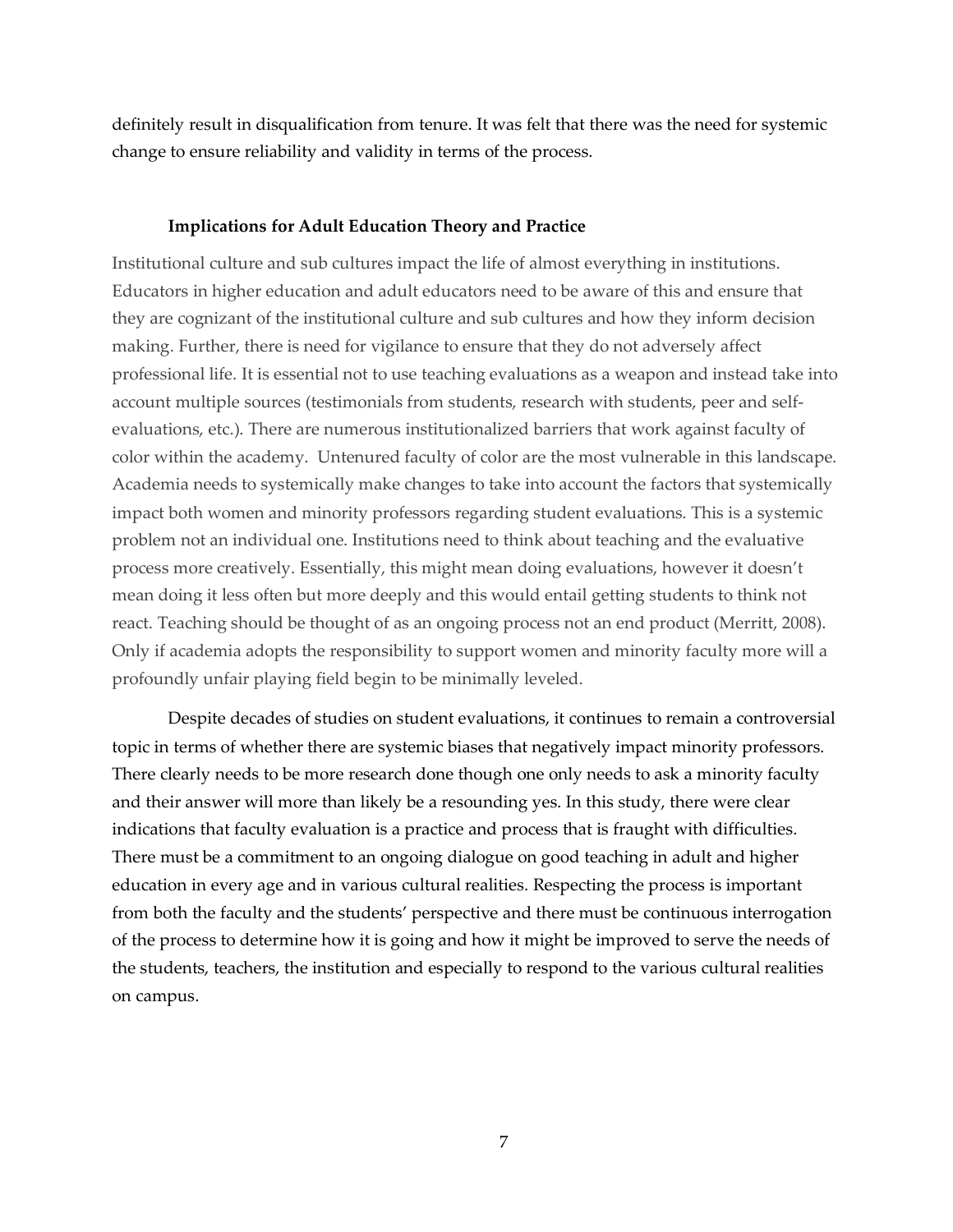### **References**

- Ahmed, S. (2012). *On being included: Racism and diversity in institutional life.* Raleigh, NC: Duke University Press.
- Bell, D. (1992) *Faces at the bottom of the well: the permanence of racism*. New York, Basic Books
- Bonilla-Silva, E. (2015). *The White racial innocence game. Racism Review: Scholarship and Activism Towards Racial Justice*. Retrieved from http://www.racismreview.com/blog2015/11/12/white-racial-innocence-game/
- Beran, T.N., & Rokosh, J.L. (2009). The consequential validity of student ratings: What do instructors really think? *Alberta Journal of Educational Research 55*, 497-511.
- Borkan, B. (2017). Exploring variability sources in student evaluation of teaching via many-facet rasch model. Journal of Measurement and Evaluation in Education and Psychology, 8, 15-33.
- Centra, J. A. (1993). Reflective faculty evaluation: Enhancing teaching and determining faculty effectiveness. San Francisco, CA: Jossey-Bass
- Chan Yin Fah, B., & Osman, S. (2011). A case study of student evaluation of teaching in university. *International Education Studies, 4*, 1.
- Chisholm, M., Hayes, E. J., LaBrecque, S., & Smith, D. (2011). The role of faculty evaluation in transformative change. *Journal of Faculty Development, 25*, 36-42.
- Feldman, K.A. (1989). The association between student ratings of specific instructional dimensions and student achievement: Refining and extending the synthesis of data from multisection validity studies. *Research in Higher Education. 30*: 564 - 583.
- Fink, L. D. (2008). Evaluating teaching: A new approach to an old problem. *To Improve The Academy, 26*, 3-21.
- Frankenberg, R. (Ed.). (1997). *Displacing Whiteness: Essays in social and cultural criticism*. Durham, NC: Duke University Press.
- Gravestock, P., & Gregor-Greenleaf, E. (2008). *Student course evaluations: Research, models, and trends*. Toronto: Higher Education Quality Council of Ontario.
- Gursoy, D., & Umbreit, W. T. (2005). Exploring students' evaluations of teaching effectiveness: What factors are important*? Journal of Hospitality & Tourism Research, 29*, 91-109.
- Hamermesh, D.S., & Parker, A.M. (2005). Beauty in the classroom: Instructors' pulchritude and putative pedagogical productivity. *Economics of Education Review. 24*(4) 369-376. https://doi.org/1016/j.econonedurev.2004.07.013
- Harlow, R. (2003). Race doesn't matter but...: The effect of race on professors' experiences and emotion management in the undergraduate college classroom. *Social Psychology Quarterly 66*: 348-363.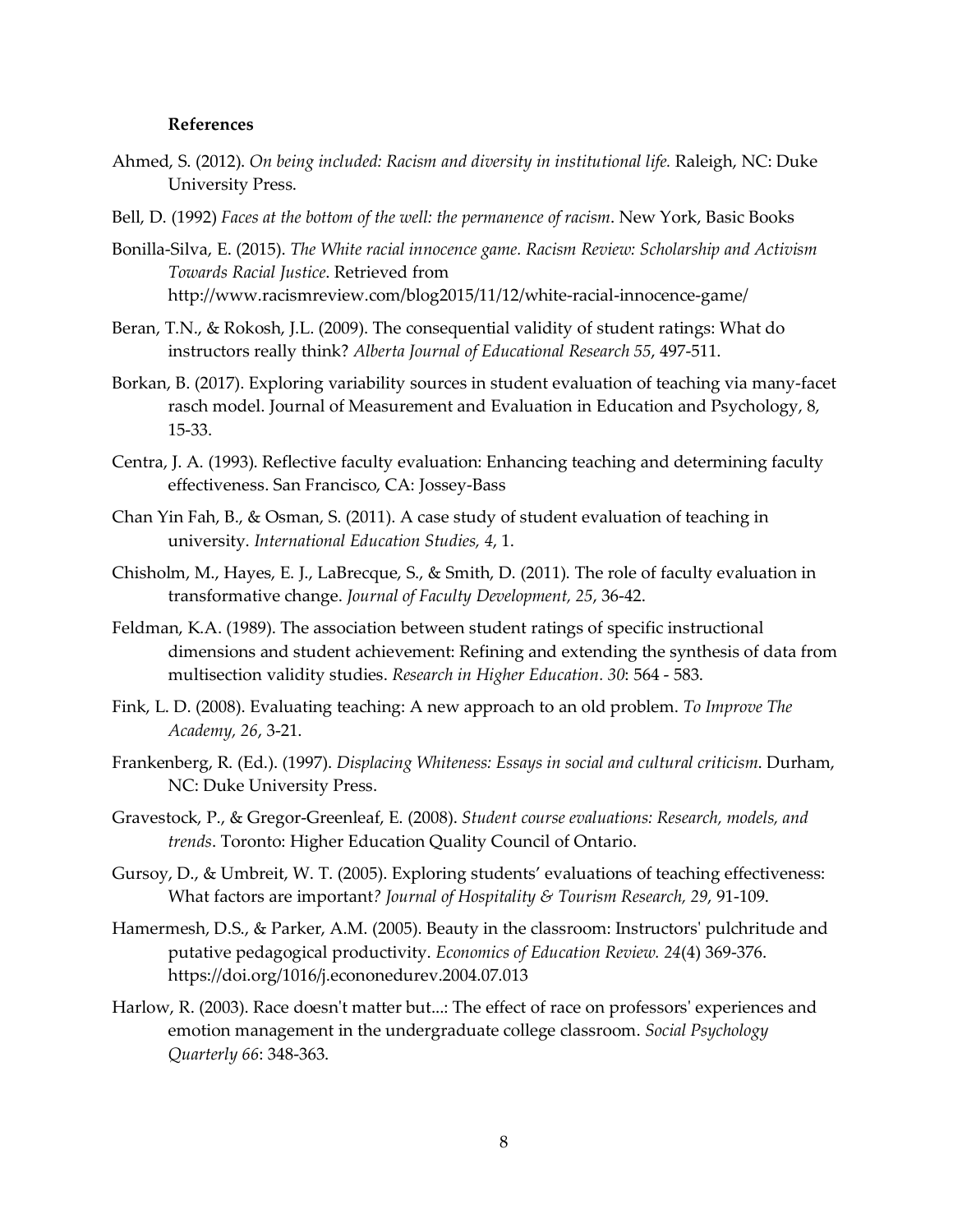- Johnson Bailey & Alfred, M. (2006). Transformative teaching and the practices of Black women adult educators**.** In E. W. Taylor (Ed*.), Fostering transformative learning in the classroom: Challenges and innovations* (pp. 49 – 58). New Directions for Adult and Continuing Education, No. 109. San Francisco, Jossey- Bass. doi: 10.1002/ace.202
- Johnson-Bailey, J. (personal communication, June 3rd, 2012)
- Kuh, G. D., & Whitt, E. J. (1988). *The invisible tapestry: Culture in American colleges and universities* [ASHE-ERIC Higher Education Report No. 1]. Washington, DC: Association for the Study of Higher Education.
- Lazos, S. (2012). Are student teaching evaluations holding back women and minorities? In G. Gutierez,y Muhs,, C. Gonzalez, & A. Harris *Presumed incompetent*.(pp. 164-185). Boulder, Co: University Press of Colorado.
- Marsh, H. W., & Roche, L. A. (1997). Making students' evaluations of teaching effectiveness effective. *American Psychologist, 52*, 1187–1197.
- McCroskey, J.C., Valenic, K.M., & Richmon, V. P. (2004) Towards a general model of instructional communication. *COMM. Q 52*: 197Peterson, E. (personal communication, July 12, 2008).
- Penny, A.R. (2003). Changing the agenda for research into students' views about university teaching: Four shortcomings of SRT research. *Teaching in Higher Education, 8*, 399-411.
- Roediger, D. (2007). *The wages of Whiteness: Race and the making of the American working class.* Brooklyn, NY: Verso.
- Schein, E. H. (1992). *Organizational culture and leadership*. (2nd ed.). San Francisco: Jossey-Bass.
- Seldin, P., Miller, E., & Seldin, C. (2010). *The teaching portfolio: A practical guide to improved performance and promotion/tenure decisions* (4<sup>th</sup> ed). San Francisco: Jossey-Bass.
- Sensoy, O., & Diangelo, R. (2017, Winter). We are all for diversity, but...": How faculty hiring committees reproduce Whiteness and practical suggestions for how they can change. *Harvard Education Review. 87*(4), 557-580. https://doi.org/10.17763/1943-5045-87.4.557
- Smith, M. (2016). *Academic Women's Association. The diversity gap in representation*. Alberta, Canada. Author. Retrieved from https://uofaawa.wordpress.com/awa-diversity-gapcampaign/the-diversity-gap-in-representation/
- Solorzano, D. G. (2002) Critical race methodology: counter-storytelling as an analytical framework for education research. *Qualitative Inquiry, 8*, 23-44. doi: 10.1177/107780040200800103
- Solorzano, D. G. (2002) Critical race methodology: counter-storytelling as an analytical framework for education research. *Qualitative Inquiry, 8,* 23-44. doi: 10.1177/107780040200800103
- Spooren, P., Brockx, B., & Mortelmans, D. (2013). On the validity of student evaluation of teaching: The state of the art. *Review of Educational Research, 83*, 598–642.